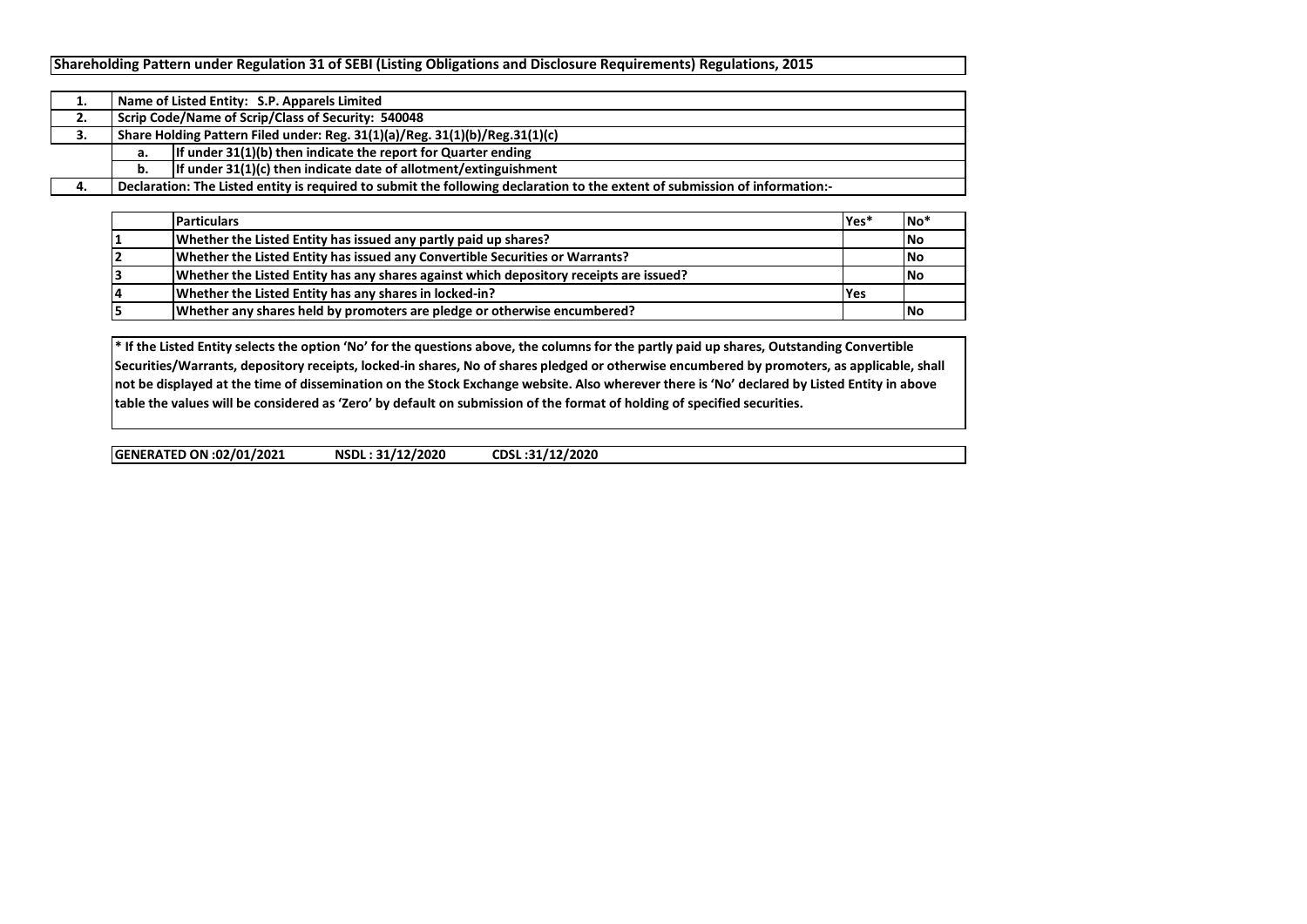## **S.P. Apparels Limited**

**Table I - Summary Statement holding of specified securities**

|                |                                      |                    |                    |        |                  |                       | Sharehold   |                                            |      |                   |                | <b>Shares</b><br>ing, as a    |                               |        |                         |         |               |               |
|----------------|--------------------------------------|--------------------|--------------------|--------|------------------|-----------------------|-------------|--------------------------------------------|------|-------------------|----------------|-------------------------------|-------------------------------|--------|-------------------------|---------|---------------|---------------|
|                |                                      |                    |                    |        |                  |                       | ing as a %  |                                            |      |                   | Underlyin %    |                               |                               |        | <b>Number of Shares</b> |         |               |               |
|                |                                      |                    |                    |        |                  |                       | of total    | Number of Voting Rights held in each class |      |                   |                |                               | lassuming Number of Locked in |        | pledged or otherwise    |         |               |               |
|                |                                      |                    |                    | No. of | No. of           |                       | Ino. of     | of securities                              |      |                   | Outstandi full |                               | <b>shares</b>                 |        | encumbered              |         | Number        |               |
|                |                                      |                    | No. of             | Partly | shares           |                       | shares      |                                            |      |                   |                | ng                            | conversio                     |        |                         |         |               | of equity     |
|                |                                      |                    | fully paid paid-up |        | underlyin        |                       |             | (calculate   No of Voting Rights           |      |                   |                | convertibl n of               |                               |        | As a % of               |         | As a % of     | <b>shares</b> |
|                |                                      | Nos. of            | up equity equity   |        |                  | Total nos.   d as per |             |                                            |      |                   | Total as a le  |                               | convertibl                    |        | total                   |         | Itotal        | held in       |
|                |                                      | Isharehold Ishares |                    | shares | Depositor shares |                       | SCRR,       |                                            |      |                   | % of           | securities e                  |                               |        | <b>Shares</b>           |         | <b>Shares</b> | demateria     |
| Category       | <b>Category of shareholder</b>       | lers               | held               | held   | y Receipts held  |                       | 1957)       | Class eg: X Class eg: y Total              |      |                   | $(A+B+C)$      | (including securities No. (a) |                               |        | held(b)                 | No. (a) | held(b)       | lised form    |
| (1)            | (II)                                 | (III)              | (IV)               | (V)    | (VI)             | (VII) =               | (VIII) As a |                                            | (IX) |                   |                |                               | $(XI) =$                      | (XII)  |                         | (XIII)  |               | (XIV)         |
| (A)            | <b>Promoter &amp; Promoter Group</b> |                    | 15848634 0         |        |                  | 15848634 61.6856      |             | 15848634 0                                 |      | 15848634 61.6856  |                |                               | 61.6856                       | 525000 | 3.3125                  |         | 0.0000        | 15848634      |
| (B)            | Public                               | 12620              | 9843966            |        | 10               | 9843966               | 38.3144     | 9843966                                    |      | 9843966           | 38.3144        |                               | 38.3144                       |        | 0.0000                  | ΝA      | <b>INA</b>    | 9498744       |
| $\overline{c}$ | Non Promoter - Non Public            |                    |                    |        |                  |                       |             |                                            |      |                   |                |                               |                               |        | 0.0000                  | ΝA      | <b>INA</b>    |               |
| (C1)           | <b>Shares Underlying DRs</b>         |                    |                    |        |                  |                       | 0.0000      |                                            |      |                   | 0.0000         |                               | 0.0000                        |        | 0.0000                  | ΝA      | <b>INA</b>    |               |
| (C2)           | <b>Shares Held By Employee Trust</b> |                    |                    |        | 10               |                       | 0.0000      |                                            |      |                   | 0.0000         |                               | 0.0000                        |        | 0.0000                  | ΝA      | <b>INA</b>    |               |
|                | Total                                | 12625              | 25692600 0         |        | 10.              |                       |             | 25692600 100.0000 25692600 0               |      | 25692600 100.0000 |                |                               | 100.0000                      | 525000 | 2.0433                  |         | 0.0000        | 25347378      |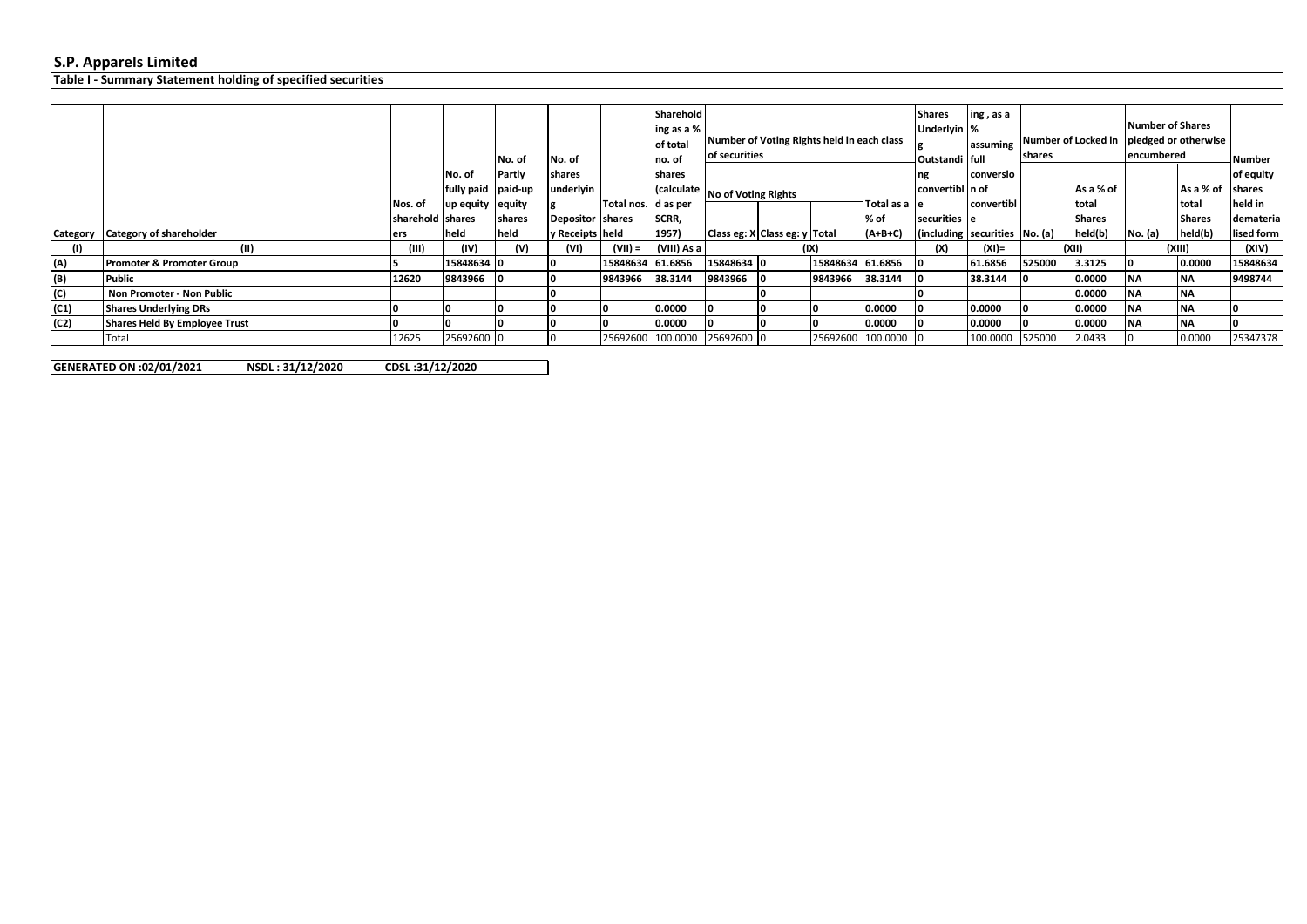|     | <b>S.P. Apparels Limited</b>                                                         |            |                         |                      |                   |                  |                                |                                 |                                                             |                            |                  |                   |                                               |            |        |                               |                                       |                          |                     |
|-----|--------------------------------------------------------------------------------------|------------|-------------------------|----------------------|-------------------|------------------|--------------------------------|---------------------------------|-------------------------------------------------------------|----------------------------|------------------|-------------------|-----------------------------------------------|------------|--------|-------------------------------|---------------------------------------|--------------------------|---------------------|
|     | Table II - Statement showing shareholding pattern of the Promoter and Promoter Group |            |                         |                      |                   |                  |                                |                                 |                                                             |                            |                  |                   |                                               |            |        |                               |                                       |                          |                     |
|     |                                                                                      |            |                         |                      |                   |                  |                                |                                 |                                                             |                            |                  |                   | <b>Shares</b>                                 | ing, as a  |        |                               | <b>Number of Shares</b><br>pledged or |                          |                     |
|     |                                                                                      |            |                         |                      |                   | No. of<br>shares |                                | Sharehold<br>ing %<br>calculate | Number of Voting Rights held in each class<br>of securities |                            |                  |                   | Underlyin %<br>Outstandi full                 | assuming   | shares | Number of Locked in otherwise |                                       | encumbered               | Number<br>of equity |
|     |                                                                                      |            |                         | No. of<br>fully paid | Partly<br>paid-up | underlyin        |                                | d as per<br>SCRR,               |                                                             | <b>No of Voting Rights</b> |                  |                   | ng<br>convertibl n of                         | conversio  |        | As a % of                     |                                       | As a % of                | shares<br>held in   |
|     |                                                                                      |            | Nos. of                 | up equity            | equity            |                  | Depositor Total nos. 1957 As a |                                 |                                                             |                            |                  | Total as a le     |                                               | convertibl |        | total                         |                                       | total                    | demateri            |
|     | Category & Name of the shareholders                                                  | <b>PAN</b> | sharehold shares<br>ers | held                 | shares<br>held    | Receipts         | shares<br>held                 | % of<br>$(A+B+C2)$ X            | Class eg: Class eg:                                         |                            | <b>Total</b>     | % of<br>$(A+B+C)$ | securities e<br>(including securities No. (a) |            |        | <b>Shares</b><br>held(b)      | No. (a)                               | <b>Shares</b><br>held(b) | alised<br>form      |
|     | (1)                                                                                  | (11)       | (III)                   | (IV)                 | (V)               | (VI)             | $(VII) =$                      | (VIII) As a                     |                                                             |                            | (IX)             |                   | (X)                                           | $(XI) =$   |        | (X  )                         | (XIII)                                |                          | (XIV)               |
|     | Indian                                                                               |            |                         |                      |                   |                  |                                |                                 |                                                             |                            |                  |                   |                                               |            |        |                               |                                       |                          |                     |
| (a) | <b>Individuals / Hindu Undivided Family</b>                                          |            |                         | 15848634 0           |                   |                  | 15848634 61.6856               |                                 | 15848634 0                                                  |                            | 15848634 61.6856 |                   |                                               | 61.6856    | 525000 | 3.3126                        | l n                                   | 0.0000                   | 15848634            |
|     | Perumal Sundararajan                                                                 | AGQPS1345A |                         | 11784273 C           |                   |                  | 11784273 45.8664               |                                 | 11784273                                                    |                            | 11784273 45.8664 |                   |                                               | 45.8664    | 525000 | 4.4551                        |                                       | 0.0000                   | 11784273            |
|     | Sundararajan Latha                                                                   | ADQPS5817G |                         | 3024509              |                   |                  | 3024509                        | 11.7719                         | 3024509                                                     |                            | 3024509          | 11.7719           |                                               | 11.7719    |        | 0.0000                        |                                       | 0.0000                   | 3024509             |
|     | Perumal Sundararajan                                                                 | AGQPS1345A |                         | 1000000              |                   |                  | 1000000                        | 3.8922                          | 1000000                                                     |                            | 1000000          | 3.8922            |                                               | 3.8922     |        | 0.0000                        |                                       | 0.0000                   | 1000000             |
|     | Sundararajan Chenduran                                                               | AIPPC1092H |                         | 28852                |                   |                  | 28852                          | 0.1123                          | 28852                                                       |                            | 28852            | 0.1123            |                                               | 0.1123     |        | 0.0000                        |                                       | 0.0000                   | 28852               |
|     | Shantha Senthil                                                                      | BCFPS5785L |                         | 11000                |                   |                  | 11000                          | 0.0428                          | 11000                                                       |                            | 11000            | 0.0428            |                                               | 0.0428     |        | 0.0000                        |                                       | 0.0000                   | 11000               |
| (b) | <b>Central Government / State Government(s)</b>                                      |            |                         | 0                    |                   |                  |                                | 0.0000                          | l n                                                         |                            | O                | 0.0000            |                                               | 0.0000     |        | 0.0000                        |                                       | 0.0000                   | n                   |
| (c) | <b>Financial Institutions / Banks</b>                                                |            | n                       | ١o                   | ١n                |                  | I٥                             | 0.0000                          | ١n                                                          |                            | 0                | 0.0000            |                                               | 0.0000     |        | 0.0000                        |                                       | 0.0000                   | n.                  |
| (d) | Any Other (Specify)                                                                  |            |                         | ۱n.                  |                   |                  |                                | 0.0000                          | 'n                                                          |                            | n                | 0.0000            |                                               | 0.0000     |        | 0.0000                        |                                       | 0.0000                   | n.                  |
|     | Sub Total (A)(1)                                                                     |            |                         | 15848634 0           |                   |                  | 15848634 61.6856               |                                 | 15848634                                                    |                            | 15848634 61.6856 |                   |                                               | 61.6856    | 525000 | 3.3126                        |                                       | 0.0000                   | 15848634            |
| 12  | Foreign                                                                              |            |                         |                      |                   |                  |                                |                                 |                                                             |                            |                  |                   |                                               |            |        |                               |                                       |                          |                     |
| (a) | Individuals (Non-Resident Individuals / Foreign Individuals)                         |            |                         |                      |                   |                  |                                | 0.0000                          |                                                             |                            |                  | 0.0000            |                                               | 0.0000     |        | 0.0000                        |                                       | 0.0000                   |                     |
| (b) | Government                                                                           |            |                         | ۱n                   |                   |                  |                                | 0.0000                          | n                                                           |                            |                  | 0.0000            |                                               | 0.0000     |        | 0.0000                        |                                       | 0.0000                   | n                   |
| (c) | <b>Institutions</b>                                                                  |            |                         | ١n                   | <b>n</b>          |                  |                                | 0.0000                          | n                                                           |                            | n                | 0.0000            |                                               | 0.0000     |        | 0.0000                        |                                       | 0.0000                   |                     |
| (d) | <b>Foreign Portfolio Investor</b>                                                    |            |                         | ۱n                   | ١n                |                  |                                | 0.0000                          | n                                                           |                            | <sup>o</sup>     | 0.0000            |                                               | 0.0000     |        | 0.0000                        |                                       | 0.0000                   | n                   |
| (e) | Any Other (Specify)                                                                  |            | n                       | ١n                   | ١n                |                  | <b>n</b>                       | 0.0000                          |                                                             |                            | ۱n.              | 0.0000            |                                               | 0.0000     |        | 0.0000                        |                                       | 0.0000                   | n                   |
|     | Sub Total (A)(2)                                                                     |            |                         | $\Omega$             |                   |                  |                                | 0.0000                          |                                                             |                            | $\Omega$         | 0.0000            |                                               | 0.0000     |        | 0.0000                        |                                       | 0.0000                   | n                   |
|     | Total Shareholding Of Promoter And Promoter Group (A)=<br>$(A)(1)+(A)(2)$            |            |                         | 15848634 0           |                   |                  | 15848634 61.6856               |                                 | 15848634 0                                                  |                            | 15848634 61.6856 |                   |                                               | 61.6856    | 525000 | 3.3126                        |                                       | 0.0000                   | 15848634            |

**Details of Shares which remain unclaimed may be given hear along with details such as number of shareholders, outstanding shares held in demat/unclaimed suspense account, voting rights which are frozen etc.**

**Note :**

**(1) PAN would not be displayed on website of Stock Exchange(s)** 

**(2) The term 'Encumbrance' has the same meaning as assigned under regulation 28(3) of SEBI (Substantial Acquisition of Shares and Takeovers) Regulations, 2011.**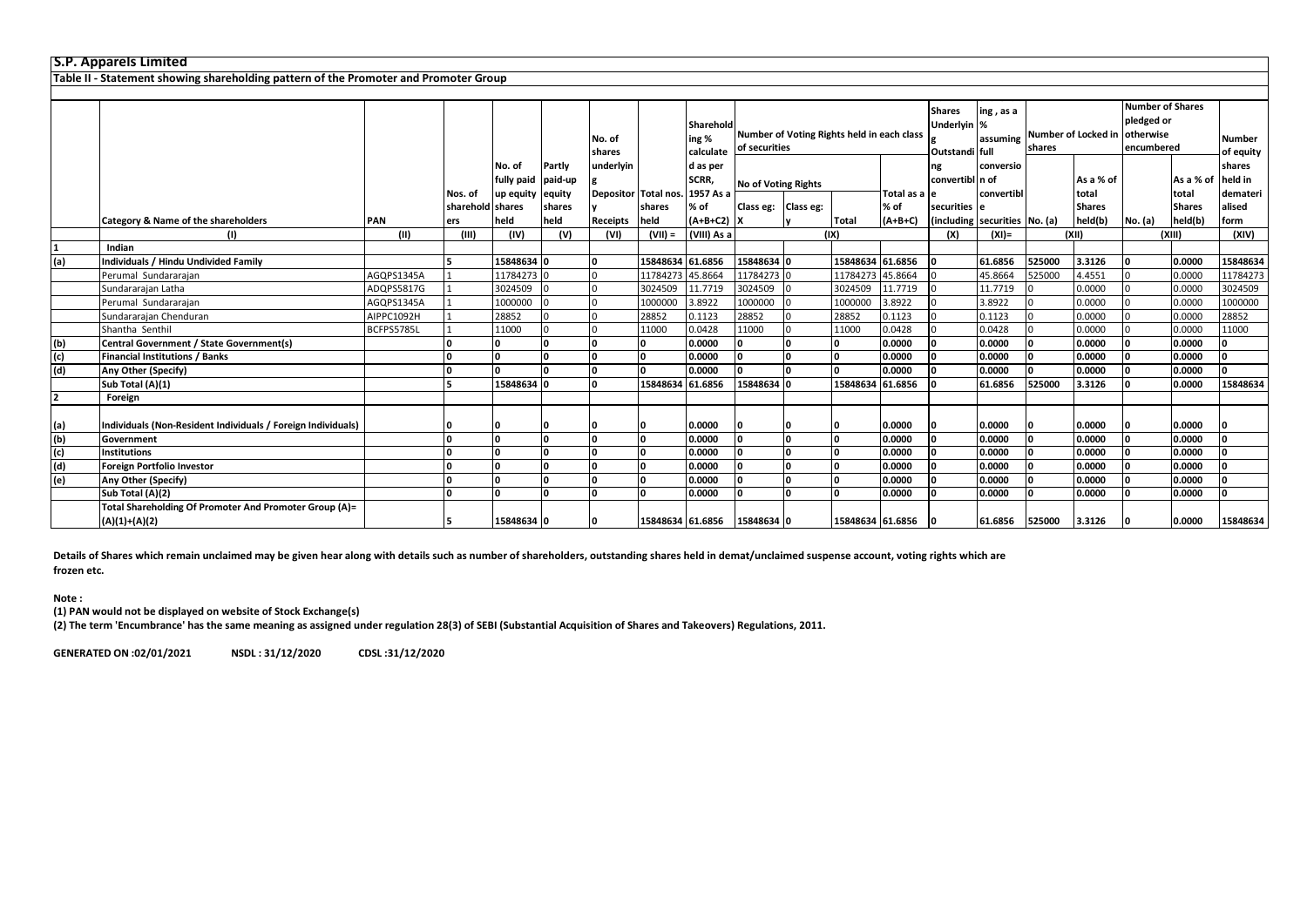|     | <b>S.P. Apparels Limited</b>                                                 |            |           |              |            |                  |                 |                    |                          |                                            |                 |            |                                                     |                               |                |                     |                                                               |               |            |
|-----|------------------------------------------------------------------------------|------------|-----------|--------------|------------|------------------|-----------------|--------------------|--------------------------|--------------------------------------------|-----------------|------------|-----------------------------------------------------|-------------------------------|----------------|---------------------|---------------------------------------------------------------|---------------|------------|
|     | Table III - Statement showing shareholding pattern of the Public shareholder |            |           |              |            |                  |                 |                    |                          |                                            |                 |            |                                                     |                               |                |                     |                                                               |               |            |
|     |                                                                              |            |           |              |            |                  |                 |                    |                          |                                            |                 |            |                                                     |                               |                |                     |                                                               |               |            |
|     |                                                                              |            |           |              |            | No. of           |                 | Sharehold<br>ing % | calculated of securities | Number of Voting Rights held in each class |                 |            | <b>Shares</b><br><b>Underlyin</b><br>Outstandi full | ing , as a<br>%<br>assuming   | shares         | Number of Locked in | <b>Number of Shares</b><br>pledged or otherwise<br>encumbered |               | Number     |
|     |                                                                              |            |           | No. of       | Partly     | shares           |                 | as per             |                          |                                            |                 |            | ng                                                  | conversio                     |                |                     |                                                               |               | of equity  |
|     |                                                                              |            |           | fully paid   | paid-up    | underlyin        |                 | SCRR,              |                          |                                            |                 |            | convertibl n of                                     |                               |                | As a % of           |                                                               | As a % of     | shares     |
|     |                                                                              |            | Nos. of   | up equity    | equity     |                  | Total nos       | 1957 As a          |                          | <b>No of Voting Rights</b>                 |                 | Total as a |                                                     | convertibl                    |                | total               |                                                               | total         | held in    |
|     |                                                                              |            | sharehold | shares       | shares     | Depositor shares |                 | % of               | Class eg:                | Class eg:                                  |                 | % of       | securities                                          |                               |                | <b>Shares</b>       |                                                               | <b>Shares</b> | demateria  |
|     | Category & Name of the shareholders                                          | PAN        | ers       | held         | held       | y Receipts held  |                 | $(A+B+C2)$         |                          |                                            | <b>Total</b>    | $(A+B+C)$  |                                                     | (including securities No. (a) |                | held(b)             | No. (a)                                                       | held(b)       | lised form |
|     | (1)                                                                          | (II)       | (III)     | (IV)         | (V)        | (VI)             | $(VII) =$       | (VIII) As a        |                          |                                            | (IX)            |            | (X)                                                 | $(XI) =$                      |                | (XII)               |                                                               | (XIII)        | (XIV)      |
|     | <b>Institutions</b>                                                          |            |           |              |            |                  |                 |                    |                          |                                            |                 |            |                                                     |                               |                |                     |                                                               |               |            |
| (a) | <b>Mutual Fund</b>                                                           |            |           | 3783629      |            |                  | 3783629         | 14.7265            | 3783629                  | ١O                                         | 3783629         | 14.7265    |                                                     | 14.7265                       | 0              | 0.0000              | <b>NA</b>                                                     | <b>NA</b>     | 3783629    |
|     | Dsp Small Cap Fund                                                           | AAAJD0430B |           | 1582904      |            |                  | 1582904         | 6.1609             | 1582904                  |                                            | 1582904         | 6.1609     |                                                     | 6.1609                        | $\Omega$       | 0.0000              | <b>NA</b>                                                     | <b>NA</b>     | 1582904    |
|     | Uti - Hybrid Equity Fund                                                     | AAATU1088L |           | 1330392      |            |                  | 1330392         | 5.1781             | 1330392                  |                                            | 1330392         | 5.1781     | $\Omega$                                            | 5.1781                        | $\overline{0}$ | 0.0000              | <b>NA</b>                                                     | <b>NA</b>     | 1330392    |
|     | Icici Prudential Smallcap Fund                                               | AAAAI0038F |           | 870333       | $\Omega$   |                  | 870333          | 3.3875             | 870333                   | $\Omega$                                   | 870333          | 3.3875     |                                                     | 3.3875                        | $\overline{0}$ | 0.0000              | NA                                                            | <b>NA</b>     | 870333     |
| (b) | <b>Venture Capital Funds</b>                                                 |            |           |              | n          |                  |                 | 0.0000             |                          | O                                          |                 | 0.0000     |                                                     | 0.0000                        | O              | 0.0000              | <b>NA</b>                                                     | <b>NA</b>     |            |
| (c) | <b>Alternate Investment Funds</b>                                            |            |           |              |            |                  |                 | 0.0000             |                          | O                                          |                 | 0.0000     |                                                     | 0.0000                        | 0              | 0.0000              | <b>NA</b>                                                     | <b>NA</b>     |            |
| (d) | <b>Foreign Venture Capital Investors</b>                                     |            | l0        | <sup>n</sup> | $\Omega$   |                  | ١o              | 0.0000             |                          | O                                          | O               | 0.0000     | ١o                                                  | 0.0000                        | O              | 0.0000              | <b>NA</b>                                                     | <b>NA</b>     |            |
| (e) | <b>Foreign Portfolio Investor</b>                                            |            |           | 38992        | $\Omega$   | O                | 38992           | 0.1518             | 38992                    | o                                          | 38992           | 0.1518     | ١o                                                  | 0.1518                        | 0              | 0.0000              | <b>NA</b>                                                     | <b>NA</b>     | 38992      |
| (f) | <b>Financial Institutions / Banks</b>                                        |            | $\Omega$  | 0            | $\Omega$   | $\Omega$         | n               | 0.0000             | 0                        | O                                          | O               | 0.0000     | $\Omega$                                            | 0.0000                        | 0              | 0.0000              | <b>NA</b>                                                     | <b>NA</b>     |            |
| (g) | <b>Insurance Companies</b>                                                   |            |           |              | $\sqrt{2}$ |                  |                 | 0.0000             |                          | n                                          | O               | 0.0000     |                                                     | 0.0000                        | n              | 0.0000              | <b>NA</b>                                                     | <b>NA</b>     |            |
| (h) | <b>Provident Funds/ Pension Funds</b>                                        |            |           |              |            |                  |                 | 0.0000             |                          | O                                          |                 | 0.0000     |                                                     | 0.0000                        |                | 0.0000              | <b>NA</b>                                                     | <b>NA</b>     |            |
| (i) | Any Other (Specify)                                                          |            | l0        | O            | n          |                  |                 | 0.0000             |                          | O                                          |                 | 0.0000     |                                                     | 0.0000                        | $\Omega$       | 0.0000              | <b>NA</b>                                                     | <b>NA</b>     |            |
|     | Sub Total (B)(1)                                                             |            |           | 3822621      |            |                  | 3822621         | 14.8783            | 3822621                  | 0                                          | 3822621         | 14.8783    |                                                     | 14.8783                       | $\Omega$       | 0.0000              | <b>NA</b>                                                     | <b>NA</b>     | 3822621    |
|     | Central Government/ State Government(s)/                                     |            |           |              |            |                  |                 |                    |                          |                                            |                 |            |                                                     |                               |                |                     |                                                               |               |            |
| 2   | President of India                                                           |            |           |              |            |                  |                 |                    |                          |                                            |                 |            |                                                     |                               |                |                     |                                                               |               |            |
|     | Sub Total (B)(2)                                                             |            | $\Omega$  |              |            |                  | n               | 0.0000             |                          | O                                          | <sup>0</sup>    | 0.0000     | ١n                                                  | 0.0000                        | 0              | 0.0000              | <b>NA</b>                                                     | <b>NA</b>     |            |
| 3   | <b>Non-Institutions</b>                                                      |            |           |              |            |                  |                 |                    |                          |                                            |                 |            |                                                     |                               |                |                     |                                                               |               |            |
| (a) | <b>Individuals</b>                                                           |            |           | $\Omega$     | $\Omega$   |                  |                 |                    |                          |                                            |                 |            |                                                     |                               | O              |                     | <b>NA</b>                                                     | <b>NA</b>     |            |
|     | . Individual shareholders holding nominal                                    |            |           |              |            |                  |                 |                    |                          |                                            |                 |            |                                                     |                               |                |                     |                                                               |               |            |
|     | share capital up to Rs. 2 lakhs.                                             |            | 11586     | 3019885      |            |                  | 3019885         | 11.7539            | 3019885                  |                                            | 3019885         | 11.7539    |                                                     | 11.7539                       |                | 0.0000              | NA                                                            | ΝA            | 3019875    |
|     | ii. Individual shareholders holding nominal                                  |            |           |              |            |                  |                 |                    |                          |                                            |                 |            |                                                     |                               |                |                     |                                                               |               |            |
|     | share capital in excess of Rs. 2 lakhs.                                      |            | 15        | 1856809      |            |                  | 1856809         | 7.2270             | 1856809                  |                                            | 1856809         | 7.2270     |                                                     | 7.2270                        |                | 0.0000              | <b>NA</b>                                                     | <b>NA</b>     | 1856809    |
|     | Kesavapillai Annamalai                                                       | ACBPA4863A |           | 924091       | $\Omega$   |                  | 924091          | 3.5967             | 924091                   | $\overline{0}$                             | 924091          | 3.5967     | l O                                                 | 3.5967                        | $\overline{0}$ | 0.0000              | <b>NA</b>                                                     | <b>NA</b>     | 924091     |
| (b) | <b>NBFCs registered with RBI</b>                                             |            | 0         | O.           | O          | 0                |                 | 0.0000             | 0                        | O                                          | 0               | 0.0000     | ١o                                                  | 0.0000                        | 0              | 0.0000              | <b>NA</b>                                                     | <b>NA</b>     | 0          |
|     | <b>Trust Employee</b>                                                        |            |           |              |            |                  |                 | 0.0000             |                          | n                                          | O               | 0.0000     |                                                     | 0.0000                        | n              | 0.0000              | <b>NA</b>                                                     | <b>NA</b>     |            |
|     | <b>Overseas Depositories (holding DRs) (balancing</b>                        |            |           |              |            |                  |                 |                    |                          |                                            |                 |            |                                                     |                               |                |                     |                                                               |               |            |
| (d) | figure)                                                                      |            |           |              |            |                  |                 | 0.0000             |                          |                                            |                 | 0.0000     |                                                     | 0.0000                        |                | 0.0000              | <b>NA</b>                                                     | <b>NA</b>     |            |
| (c) | Any Other (Specify)                                                          |            | 1015      | 1144651      | 0          | 0                | 1144651         | 4.4552             | 1144651                  | 0                                          | 1144651         | 4.4552     | 0                                                   | 4.4552                        | 0              | 0.0000              | <b>NA</b>                                                     | <b>NA</b>     | 799439     |
|     | Trusts                                                                       |            |           | 3878         | O          | 0                | 3878            | 0.0151             | 3878                     | O                                          | 3878            | 0.0151     | 0                                                   | 0.0151                        | 0              | 0.0000              | <b>NA</b>                                                     | <b>NA</b>     | 3878       |
|     | <b>Hindu Undivided Family</b>                                                |            | 393       | 112345       |            |                  | 112345          | 0.4373             | 112345                   | $\Omega$                                   | 112345          | 0.4373     |                                                     | 0.4373                        | $\Omega$       | 0.0000              | <b>NA</b>                                                     | <b>NA</b>     | 112345     |
|     | <b>Foreign Companies</b>                                                     |            |           | 345212       | $\Omega$   |                  | 345212          | 1.3436             | 345212                   | $\Omega$                                   | 345212          | 1.3436     |                                                     | 1.3436                        | O              | 0.0000              | <b>NA</b>                                                     | <b>NA</b>     |            |
|     | M/S Euro Asia Agencies Limited Hongkong                                      |            |           | 345212       |            |                  | 345212          | 1.3436             | 345212                   |                                            | 345212          | 1.3436     |                                                     | 1.3436                        | $\Omega$       | 0.0000              | <b>NA</b>                                                     | <b>NA</b>     |            |
|     | Non Resident Indians (Non Repat)                                             |            | 115       | 51461        | O          | 0                | 51461           | 0.2003             | 51461                    | O                                          | 51461           | 0.2003     | ١o                                                  | 0.2003                        | 0              | 0.0000              | <b>NA</b>                                                     | <b>NA</b>     | 51461      |
|     | Non Resident Indians (Repat)                                                 |            | 334       | 193102       | O          | 0                | 193102          | 0.7516             | 193102                   | O                                          | 193102          | 0.7516     | ١o                                                  | 0.7516                        | 0              | 0.0000              | <b>NA</b>                                                     | <b>NA</b>     | 193102     |
|     | <b>Clearing Member</b>                                                       |            | 39        | 28926        |            |                  | 28926           | 0.1126             | 28926                    | $\Omega$                                   | 28926           | 0.1126     |                                                     | 0.1126                        | $\Omega$       | 0.0000              | <b>NA</b>                                                     | <b>NA</b>     | 28926      |
|     | <b>Bodies Corporate</b>                                                      |            | 132       | 409727       |            |                  | 409727          | 1.5947             | 409727                   | $\Omega$                                   | 409727          | 1.5947     |                                                     | 1.5947                        | O              | 0.0000              | <b>NA</b>                                                     | <b>NA</b>     | 409727     |
|     | Sub Total (B)(3)                                                             |            | 12616     | 6021345      |            |                  | 6021345         | 23.4361            | 6021345                  |                                            | 6021345         | 23.4361    |                                                     | 23.4361                       |                | 0.0000              | <b>NA</b>                                                     | <b>NA</b>     | 5676123    |
|     | <b>Total Public Shareholding (B)=</b>                                        |            |           |              |            |                  |                 |                    |                          |                                            |                 |            |                                                     |                               |                |                     |                                                               |               |            |
|     | $(B)(1)+(B)(2)+(B)(3)$                                                       |            | 12620     | 9843966      |            | ١o               | 9843966 38.3144 |                    | 9843966                  |                                            | 9843966 38.3144 |            | $\Omega$                                            | 38.3144                       |                | 0.0000              | <b>NA</b>                                                     | <b>NA</b>     | 9498744    |

**Details of the shareholders acting as persons in Concert including their Shareholding (No. and %):**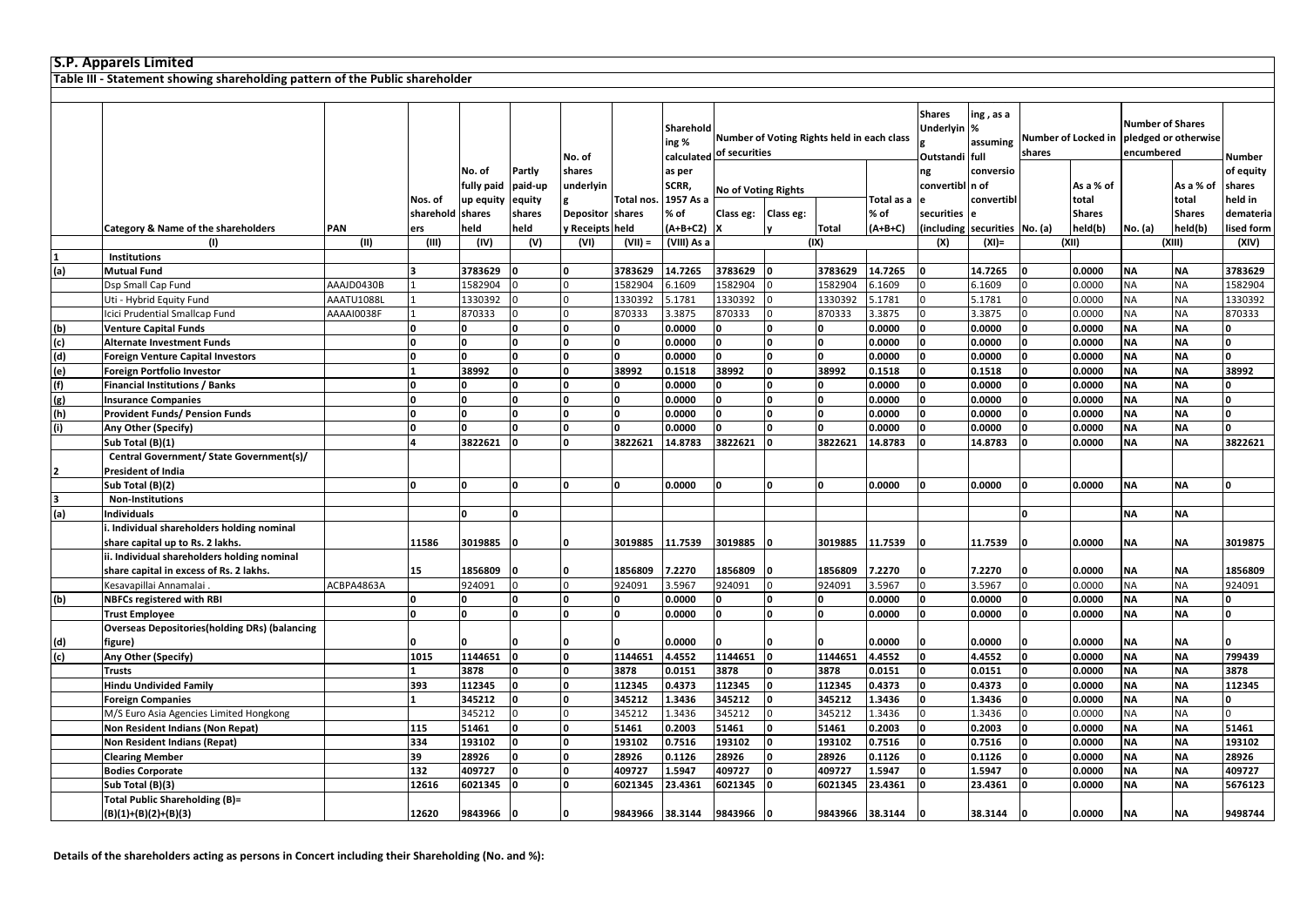| INo. of shareholders | No. of Shares |
|----------------------|---------------|
|                      |               |

**Details of Shares which remain unclaimed may be given hear along with details such as number of shareholders, outstanding shares held in demat/unclaimed suspense account, voting rights which are frozen etc.**

## **Note :**

**(1) PAN would not be displayed on website of Stock Exchange(s).** 

**(2) The above format needs to disclose name of all holders holding more than 1% of total number of shares**

**(3) W.r.t. the information pertaining to Depository Receipts, the same may be disclosed in the respective columns to the extent information available and the balance to be disclosed as held by custodian.**